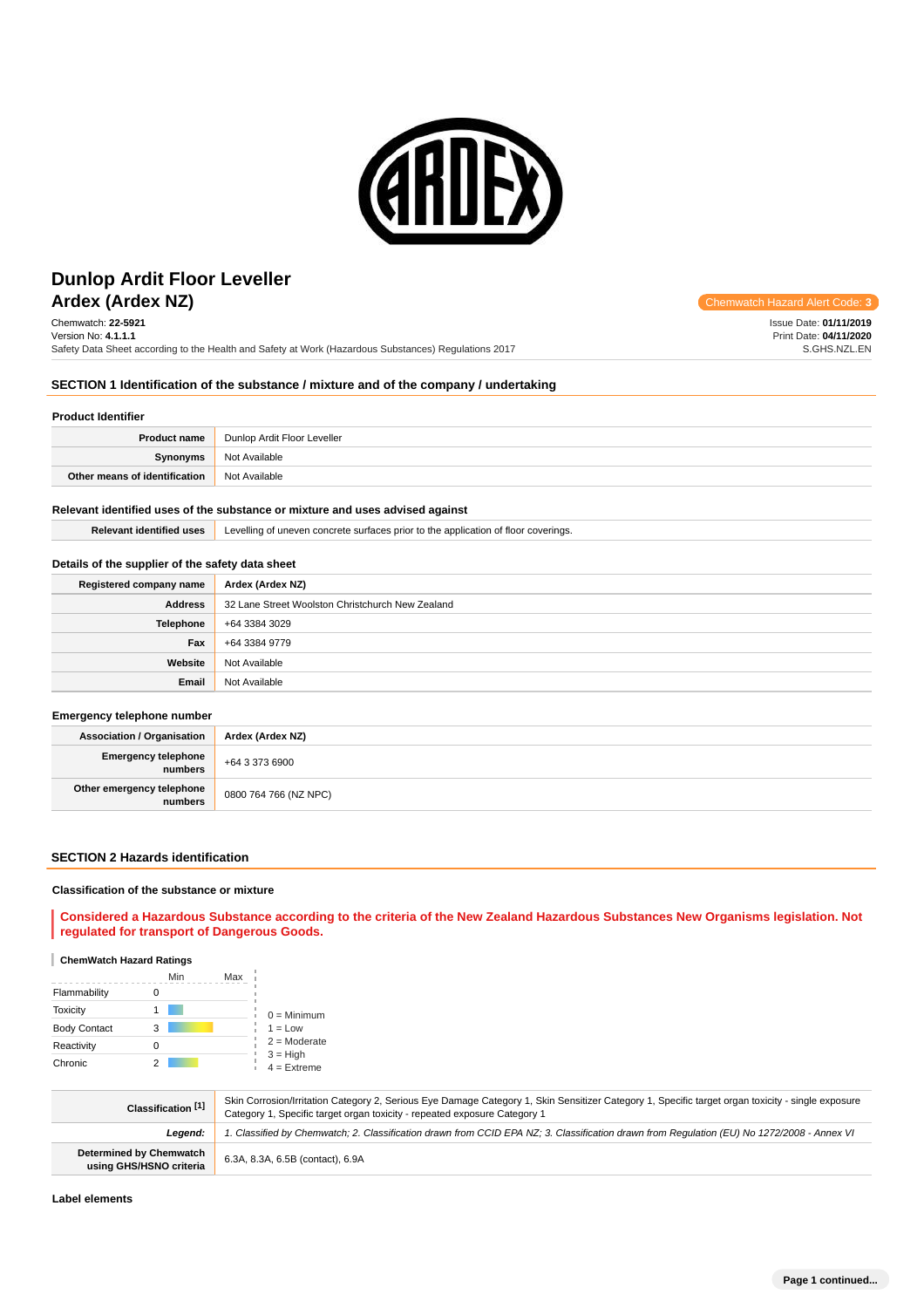

**Signal word Danger**

## **Hazard statement(s)**

| H315        | Causes skin irritation.                                         |
|-------------|-----------------------------------------------------------------|
| H318        | Causes serious eye damage.                                      |
| H317        | May cause an allergic skin reaction.                            |
| <b>H370</b> | Causes damage to organs.                                        |
| H372        | Causes damage to organs through prolonged or repeated exposure. |

## **Precautionary statement(s) Prevention**

| P260        | Do not breathe dust/fume.                                                  |
|-------------|----------------------------------------------------------------------------|
| P280        | Wear protective gloves/protective clothing/eye protection/face protection. |
| <b>P270</b> | Do not eat, drink or smoke when using this product.                        |
| P272        | Contaminated work clothing should not be allowed out of the workplace.     |

### **Precautionary statement(s) Response**

| P305+P351+P338 | IF IN EYES: Rinse cautiously with water for several minutes. Remove contact lenses, if present and easy to do. Continue rinsing. |
|----------------|----------------------------------------------------------------------------------------------------------------------------------|
| P308+P311      | IF exposed or concerned: Call a POISON CENTER/doctor/physician/first aider.                                                      |
| P310           | Immediately call a POISON CENTER/doctor/physician/first aider.                                                                   |
| P321           | Specific treatment (see advice on this label).                                                                                   |

# **Precautionary statement(s) Storage**

**P405** Store locked up.

# **Precautionary statement(s) Disposal**

**P501** Dispose of contents/container to authorised hazardous or special waste collection point in accordance with any local regulation.

# **SECTION 3 Composition / information on ingredients**

### **Substances**

See section below for composition of Mixtures

## **Mixtures**

| <b>CAS No</b> | %[weight] | Name                     |
|---------------|-----------|--------------------------|
| 14808-60-7.   | $30 - 60$ | graded sand              |
| 65997-15-1    | 10-30     | portland cement          |
| 471-34-1      | 10-30     | calcium carbonate        |
| 65997-16-2    | 10-30     | calcium aluminate cement |
| 7778-18-9     | < 10      | calcium sulfate          |
| Not Available | < 10      | additives, unregulated   |

# **SECTION 4 First aid measures**

#### **Description of first aid measures**

| <b>Eye Contact</b>  | If this product comes in contact with the eyes:<br>Immediately hold eyelids apart and flush the eye continuously with running water.<br>Ensure complete irrigation of the eye by keeping eyelids apart and away from eye and moving the eyelids by occasionally lifting the upper<br>and lower lids.<br>Continue flushing until advised to stop by the Poisons Information Centre or a doctor, or for at least 15 minutes.<br>Transport to hospital or doctor without delay.<br>Removal of contact lenses after an eye injury should only be undertaken by skilled personnel. |
|---------------------|-------------------------------------------------------------------------------------------------------------------------------------------------------------------------------------------------------------------------------------------------------------------------------------------------------------------------------------------------------------------------------------------------------------------------------------------------------------------------------------------------------------------------------------------------------------------------------|
| <b>Skin Contact</b> | If skin contact occurs:<br>Immediately remove all contaminated clothing, including footwear.<br>Flush skin and hair with running water (and soap if available).<br>Seek medical attention in event of irritation.                                                                                                                                                                                                                                                                                                                                                             |
| Inhalation          | If fumes or combustion products are inhaled remove from contaminated area.<br>Lay patient down. Keep warm and rested.<br>▶ Prostheses such as false teeth, which may block airway, should be removed, where possible, prior to initiating first aid procedures.<br>Apply artificial respiration if not breathing, preferably with a demand valve resuscitator, bag-valve mask device, or pocket mask as trained.<br>Perform CPR if necessary.<br>Transport to hospital, or doctor, without delay.                                                                             |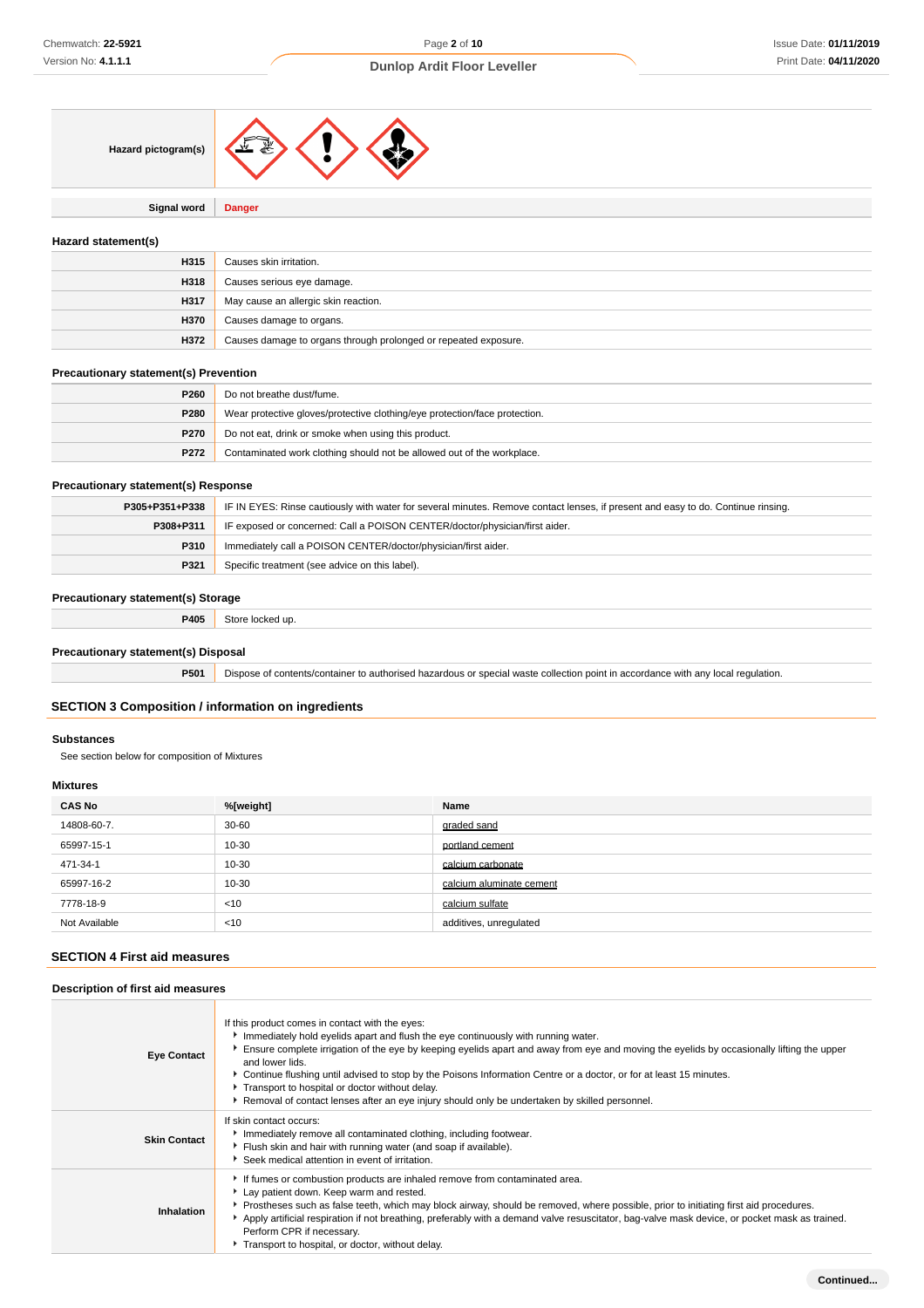| If swallowed do <b>NOT</b> induce vomiting.<br>If vomiting occurs, lean patient forward or place on left side (head-down position, if possible) to maintain open airway and prevent aspiration.<br>Observe the patient carefully.<br>Ingestion<br>Never give liquid to a person showing signs of being sleepy or with reduced awareness; i.e. becoming unconscious.<br>Give water to rinse out mouth, then provide liquid slowly and as much as casualty can comfortably drink.<br>Seek medical advice. |  |
|---------------------------------------------------------------------------------------------------------------------------------------------------------------------------------------------------------------------------------------------------------------------------------------------------------------------------------------------------------------------------------------------------------------------------------------------------------------------------------------------------------|--|
|---------------------------------------------------------------------------------------------------------------------------------------------------------------------------------------------------------------------------------------------------------------------------------------------------------------------------------------------------------------------------------------------------------------------------------------------------------------------------------------------------------|--|

**Indication of any immediate medical attention and special treatment needed** Treat symptomatically.

# **SECTION 5 Firefighting measures**

### **Extinguishing media**

- **F** There is no restriction on the type of extinguisher which may be used.
- Use extinguishing media suitable for surrounding area.

### **Special hazards arising from the substrate or mixture**

| <b>Fire Incompatibility</b>  | None known.                                                                                                                                                                                                                                                                                     |
|------------------------------|-------------------------------------------------------------------------------------------------------------------------------------------------------------------------------------------------------------------------------------------------------------------------------------------------|
| Advice for firefighters      |                                                                                                                                                                                                                                                                                                 |
| <b>Fire Fighting</b>         | Alert Fire Brigade and tell them location and nature of hazard.<br>► Wear breathing apparatus plus protective gloves in the event of a fire.<br>Prevent, by any means available, spillage from entering drains or water courses.<br>Use fire fighting procedures suitable for surrounding area. |
| <b>Fire/Explosion Hazard</b> | • Non combustible.<br>Not considered a significant fire risk, however containers may burn.<br>Decomposition may produce toxic fumes of:<br>sulfur oxides (SOx)<br>silicon dioxide (SiO2)<br>metal oxides<br>May emit poisonous fumes.                                                           |

### **SECTION 6 Accidental release measures**

**Personal precautions, protective equipment and emergency procedures**

May emit corrosive fumes.

See section 8

# **Environmental precautions**

See section 12

### **Methods and material for containment and cleaning up**

| <b>Minor Spills</b> | Remove all ignition sources.<br>Clean up all spills immediately.<br>Avoid contact with skin and eyes.<br>Control personal contact with the substance, by using protective equipment.        |
|---------------------|---------------------------------------------------------------------------------------------------------------------------------------------------------------------------------------------|
| <b>Major Spills</b> | Moderate hazard.<br>CAUTION: Advise personnel in area.<br>Alert Emergency Services and tell them location and nature of hazard.<br>Control personal contact by wearing protective clothing. |

Personal Protective Equipment advice is contained in Section 8 of the SDS.

# **SECTION 7 Handling and storage**

| Safe handling     | Avoid all personal contact, including inhalation.<br>▶ Wear protective clothing when risk of exposure occurs.<br>Use in a well-ventilated area.<br>Prevent concentration in hollows and sumps. |
|-------------------|------------------------------------------------------------------------------------------------------------------------------------------------------------------------------------------------|
| Other information | Store in original containers.<br>Keep containers securely sealed.<br>Store in a cool, dry, well-ventilated area.<br>Store away from incompatible materials and foodstuff containers.           |

# **Conditions for safe storage, including any incompatibilities**

| Suitable container      | Polyethylene or polypropylene container.<br>Check all containers are clearly labelled and free from leaks.                                                                                                                                                                                                                                                                                                                                                                                                                                                                          |
|-------------------------|-------------------------------------------------------------------------------------------------------------------------------------------------------------------------------------------------------------------------------------------------------------------------------------------------------------------------------------------------------------------------------------------------------------------------------------------------------------------------------------------------------------------------------------------------------------------------------------|
| Storage incompatibility | WARNING: Avoid or control reaction with peroxides. All <i>transition metal</i> peroxides should be considered as potentially explosive. For<br>example transition metal complexes of alkyl hydroperoxides may decompose explosively.<br>The pi-complexes formed between chromium(0), vanadium(0) and other transition metals (haloarene-metal complexes) and mono-or<br>poly-fluorobenzene show extreme sensitivity to heat and are explosive.<br>Avoid strong acids, acid chlorides, acid anhydrides and chloroformates.<br>Avoid contact with copper, aluminium and their alloys. |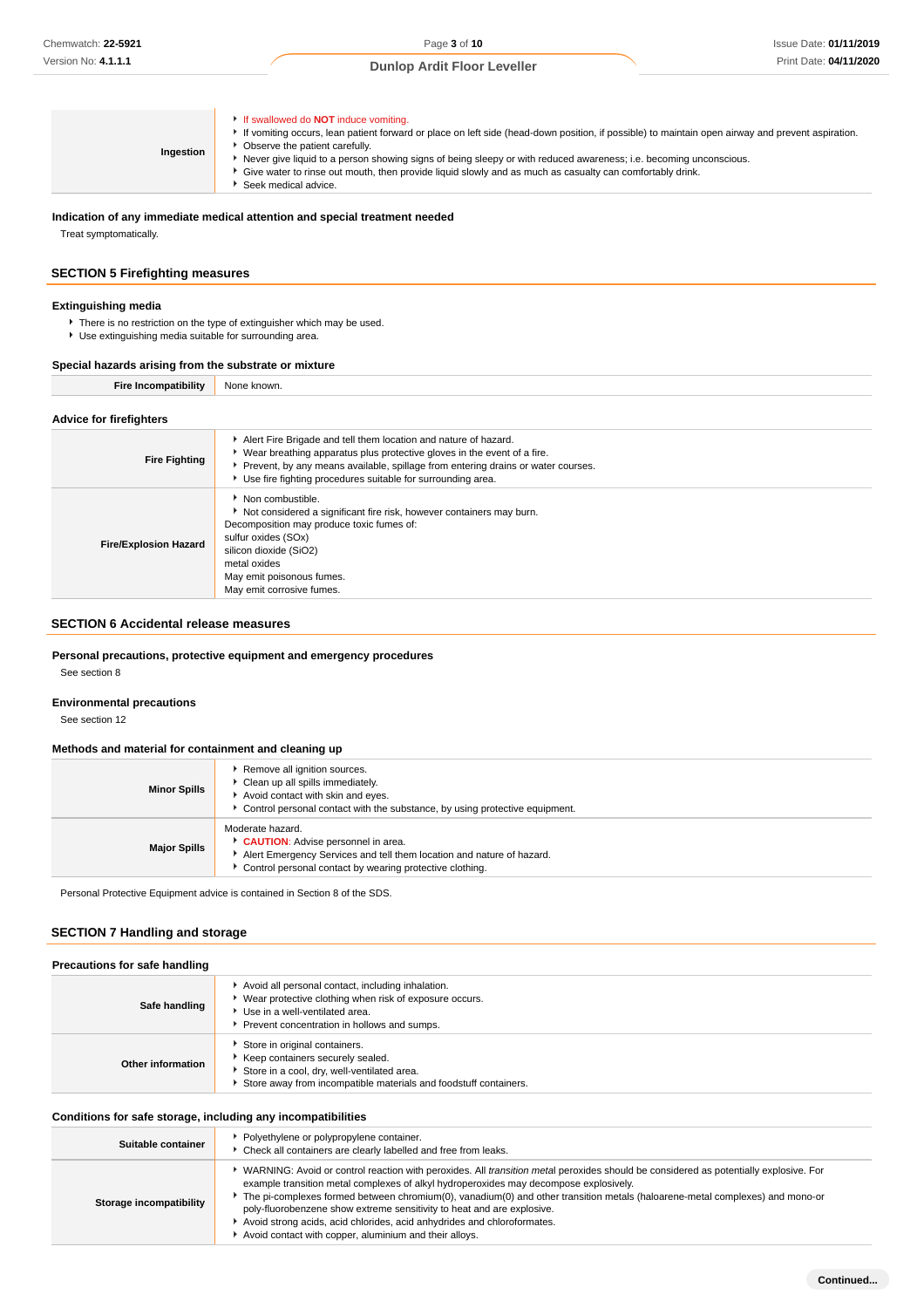# **SECTION 8 Exposure controls / personal protection**

# **Control parameters**

**Occupational Exposure Limits (OEL)**

| <b>INGREDIENT DATA</b> |  |
|------------------------|--|
|------------------------|--|

| Source                                            | Ingredient           | <b>Material name</b>                           | <b>TWA</b>        | <b>STEL</b>      | Peak             | <b>Notes</b>              |
|---------------------------------------------------|----------------------|------------------------------------------------|-------------------|------------------|------------------|---------------------------|
| New Zealand Workplace<br>Exposure Standards (WES) | graded sand          | Quartz respirable dust                         | 0.05<br>mq/m3     | Not<br>Available | Not<br>Available | Not Available             |
| New Zealand Workplace<br>Exposure Standards (WES) | portland cement      | Portland cement respirable dust                | 1 $mg/m3$         | Not<br>Available | Not<br>Available | dsen-Dermal<br>sensitiser |
| New Zealand Workplace<br>Exposure Standards (WES) | portland cement      | Portland cement                                | $3$ mg/m $3$      | Not<br>Available | Not<br>Available | dsen-Dermal<br>sensitiser |
| New Zealand Workplace<br>Exposure Standards (WES) | calcium<br>carbonate | Calcium carbonate                              | $10 \text{ mg/m}$ | Not<br>Available | Not<br>Available | Not Available             |
| New Zealand Workplace<br>Exposure Standards (WES) | calcium<br>carbonate | Marble (Calcium carbonate)                     | $10 \text{ mg/m}$ | Not<br>Available | Not<br>Available | Not Available             |
| New Zealand Workplace<br>Exposure Standards (WES) | calcium<br>carbonate | Limestone (Calcium carbonate)                  | $10 \text{ mg/m}$ | Not<br>Available | Not<br>Available | Not Available             |
| New Zealand Workplace<br>Exposure Standards (WES) | calcium sulfate      | Plaster of Paris (Calcium sulphate)            | $10 \text{ mg/m}$ | Not<br>Available | Not<br>Available | Not Available             |
| New Zealand Workplace<br>Exposure Standards (WES) | calcium sulfate      | Calcium sulphate (Gypsum, Plaster of<br>Paris) | $10$ mg/m $3$     | Not<br>Available | Not<br>Available | Not Available             |

# **Emergency Limits**

| Ingredient               | <b>Material name</b>                          | TEEL-1           |                     | TEEL-2            | TEEL-3                 |  |
|--------------------------|-----------------------------------------------|------------------|---------------------|-------------------|------------------------|--|
| graded sand              | Silica, crystalline-quartz; (Silicon dioxide) | $0.075$ mg/m $3$ |                     | $33 \text{ mg/m}$ | 200 mg/m3              |  |
| calcium carbonate        | Carbonic acid, calcium salt                   | 45 mg/m3         |                     | 210 mg/m3         | $1,300 \text{ mg/m}$ 3 |  |
|                          |                                               |                  |                     |                   |                        |  |
| Ingredient               | <b>Original IDLH</b>                          |                  | <b>Revised IDLH</b> |                   |                        |  |
| graded sand              | 25 mg/m3 / 50 mg/m3                           |                  |                     | Not Available     |                        |  |
| portland cement          | $5,000 \,\mathrm{mg/m}$                       |                  | Not Available       |                   |                        |  |
| calcium carbonate        | Not Available                                 |                  | Not Available       |                   |                        |  |
| calcium aluminate cement | Not Available                                 |                  | Not Available       |                   |                        |  |
| calcium sulfate          | Not Available                                 |                  | Not Available       |                   |                        |  |
|                          |                                               |                  |                     |                   |                        |  |

# **Occupational Exposure Banding**

| Ingredient               | Occupational Exposure Band Rating                                                                                                                                                                                                                                                        | <b>Occupational Exposure Band Limit</b> |  |
|--------------------------|------------------------------------------------------------------------------------------------------------------------------------------------------------------------------------------------------------------------------------------------------------------------------------------|-----------------------------------------|--|
| calcium aluminate cement |                                                                                                                                                                                                                                                                                          | ≤ 0.01 ma/m <sup>3</sup>                |  |
| Notes:                   | Occupational exposure banding is a process of assigning chemicals into specific categories or bands based on a chemical's potency and the<br>adverse health outcomes associated with exposure. The output of this process is an occupational exposure band (OEB), which corresponds to a |                                         |  |

adverse health outcomes associated with exposure. The output of this process is an occupational exposure band (OEB), which corresponds to a range of exposure concentrations that are expected to protect worker health.

# **Exposure controls**

| Appropriate engineering<br>controls | Engineering controls are used to remove a hazard or place a barrier between the worker and the hazard. Well-designed engineering controls can<br>be highly effective in protecting workers and will typically be independent of worker interactions to provide this high level of protection.<br>The basic types of engineering controls are:<br>Process controls which involve changing the way a job activity or process is done to reduce the risk.<br>Enclosure and/or isolation of emission source which keeps a selected hazard "physically" away from the worker and ventilation that strategically<br>"adds" and "removes" air in the work environment.                                                                                                                                                                                                                                                                                                                                                                                                                                              |
|-------------------------------------|--------------------------------------------------------------------------------------------------------------------------------------------------------------------------------------------------------------------------------------------------------------------------------------------------------------------------------------------------------------------------------------------------------------------------------------------------------------------------------------------------------------------------------------------------------------------------------------------------------------------------------------------------------------------------------------------------------------------------------------------------------------------------------------------------------------------------------------------------------------------------------------------------------------------------------------------------------------------------------------------------------------------------------------------------------------------------------------------------------------|
| <b>Personal protection</b>          |                                                                                                                                                                                                                                                                                                                                                                                                                                                                                                                                                                                                                                                                                                                                                                                                                                                                                                                                                                                                                                                                                                              |
| Eye and face protection             | Safety glasses with side shields.<br>Chemical goggles.<br>Contact lenses may pose a special hazard; soft contact lenses may absorb and concentrate irritants. A written policy document, describing<br>the wearing of lenses or restrictions on use, should be created for each workplace or task.                                                                                                                                                                                                                                                                                                                                                                                                                                                                                                                                                                                                                                                                                                                                                                                                           |
| <b>Skin protection</b>              | See Hand protection below                                                                                                                                                                                                                                                                                                                                                                                                                                                                                                                                                                                                                                                                                                                                                                                                                                                                                                                                                                                                                                                                                    |
| Hands/feet protection               | NOTE:<br>The material may produce skin sensitisation in predisposed individuals. Care must be taken, when removing gloves and other protective<br>equipment, to avoid all possible skin contact.<br>Contaminated leather items, such as shoes, belts and watch-bands should be removed and destroyed.<br>The selection of suitable gloves does not only depend on the material, but also on further marks of quality which vary from manufacturer to<br>manufacturer. Where the chemical is a preparation of several substances, the resistance of the glove material can not be calculated in advance<br>and has therefore to be checked prior to the application.<br>The exact break through time for substances has to be obtained from the manufacturer of the protective gloves and has to be observed when<br>making a final choice.<br>Personal hygiene is a key element of effective hand care.<br>Experience indicates that the following polymers are suitable as glove materials for protection against undissolved, dry solids, where abrasive<br>particles are not present.<br>polychloroprene. |
|                                     | Continued                                                                                                                                                                                                                                                                                                                                                                                                                                                                                                                                                                                                                                                                                                                                                                                                                                                                                                                                                                                                                                                                                                    |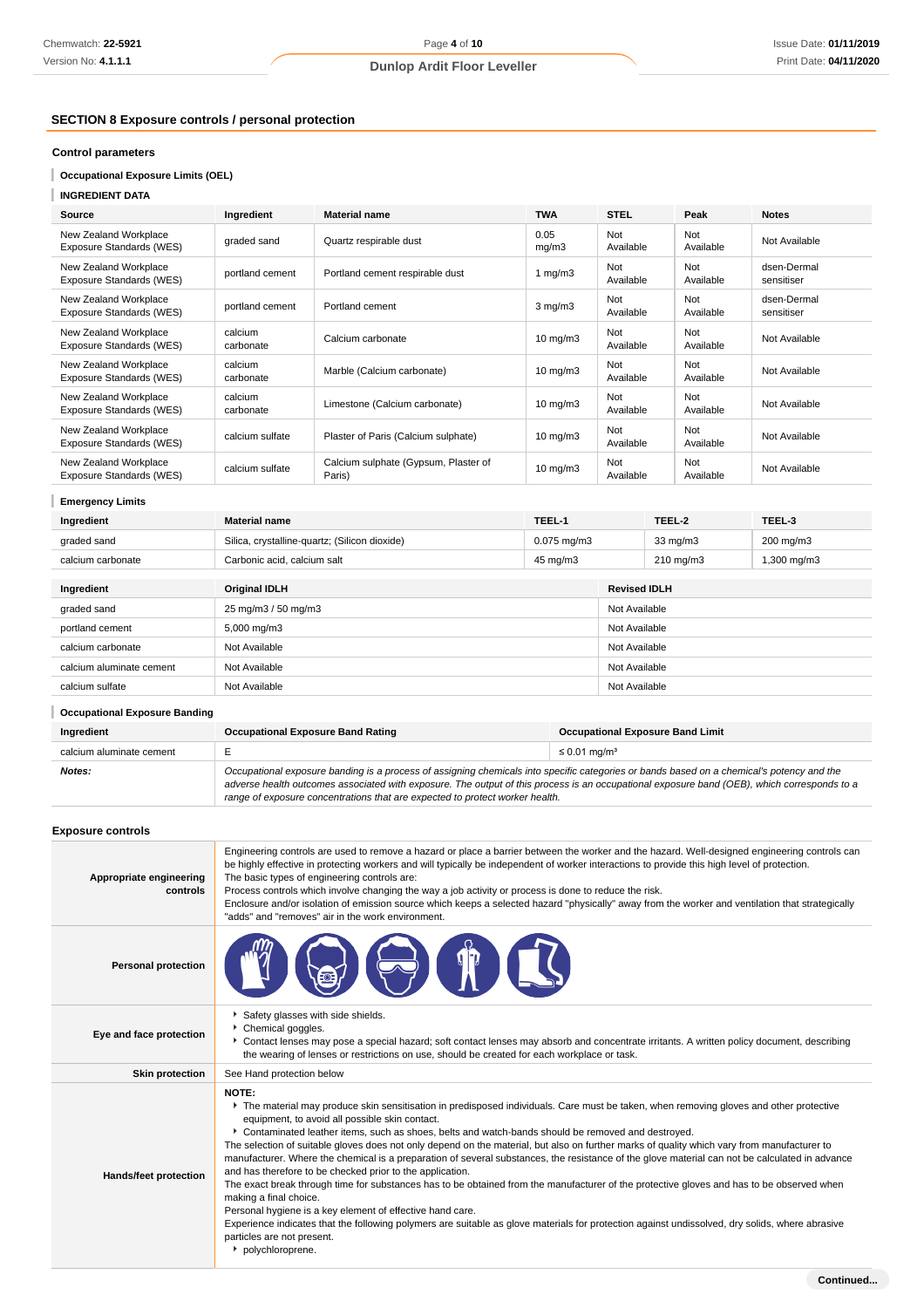|                        | nitrile rubber.<br>butyl rubber.                                       |
|------------------------|------------------------------------------------------------------------|
| <b>Body protection</b> | See Other protection below                                             |
| Other protection       | • Overalls.<br>P.V.C apron.<br>Barrier cream.<br>Skin cleansing cream. |

#### **Respiratory protection**

Particulate. (AS/NZS 1716 & 1715, EN 143:2000 & 149:001, ANSI Z88 or national equivalent)

| <b>Required Minimum Protection Factor</b> | <b>Half-Face Respirator</b> | <b>Full-Face Respirator</b> | <b>Powered Air Respirator</b> |
|-------------------------------------------|-----------------------------|-----------------------------|-------------------------------|
| up to $10 \times ES$                      | P <sub>1</sub><br>Air-line* |                             | PAPR-P1                       |
| up to $50 \times ES$                      | Air-line**                  | P <sub>2</sub>              | PAPR-P2                       |
| up to $100 \times ES$                     |                             | P <sub>3</sub>              |                               |
|                                           |                             | Air-line*                   |                               |
| $100 + x ES$                              |                             | Air-line**                  | PAPR-P3                       |

### \* - Negative pressure demand \*\* - Continuous flow

A(All classes) = Organic vapours, B AUS or B1 = Acid gasses, B2 = Acid gas or hydrogen cyanide(HCN), B3 = Acid gas or hydrogen cyanide(HCN), E = Sulfur dioxide(SO2), G = Agricultural chemicals, K = Ammonia(NH3), Hg = Mercury, NO = Oxides of nitrogen, MB = Methyl bromide, AX = Low boiling point organic compounds(below 65 degC)

Respirators may be necessary when engineering and administrative controls do not adequately prevent exposures.

The decision to use respiratory protection should be based on professional judgment that takes into account toxicity information, exposure measurement data, and frequency and likelihood of the worker's exposure - ensure users are not subject to high thermal loads which may result in heat stress or distress due to personal protective equipment (powered, positive flow, full face apparatus may be an option).

Published occupational exposure limits, where they exist, will assist in determining the adequacy of the selected respiratory protection. These may be government mandated or vendor recommended.

▶ Certified respirators will be useful for protecting workers from inhalation of particulates when properly selected and fit tested as part of a complete respiratory protection program. Use approved positive flow mask if significant quantities of dust becomes airborne.

▶ Try to avoid creating dust conditions.

### **SECTION 9 Physical and chemical properties**

#### **Information on basic physical and chemical properties**

| Appearance                                      | Grey powder; insoluble in water. Loose Bulk Density: 1.3 approx. |                                            |                |
|-------------------------------------------------|------------------------------------------------------------------|--------------------------------------------|----------------|
|                                                 |                                                                  |                                            |                |
| <b>Physical state</b>                           | <b>Divided Solid</b>                                             | Relative density (Water = $1$ )            | 2.6 approx.    |
| Odour                                           | Not Available                                                    | Partition coefficient n-octanol<br>/ water | Not Available  |
| Odour threshold                                 | Not Available                                                    | Auto-ignition temperature (°C)             | Not Available  |
| pH (as supplied)                                | Not Available                                                    | <b>Decomposition temperature</b>           | Not Available  |
| Melting point / freezing point<br>(°C)          | Not Available                                                    | Viscosity (cSt)                            | Not Applicable |
| Initial boiling point and boiling<br>range (°C) | Not Applicable                                                   | Molecular weight (g/mol)                   | Not Applicable |
| Flash point (°C)                                | Not Applicable                                                   | <b>Taste</b>                               | Not Available  |
| <b>Evaporation rate</b>                         | Not Applicable                                                   | <b>Explosive properties</b>                | Not Available  |
| Flammability                                    | Not Applicable                                                   | <b>Oxidising properties</b>                | Not Available  |
| Upper Explosive Limit (%)                       | Not Applicable                                                   | Surface Tension (dyn/cm or<br>$mN/m$ )     | Not Applicable |
| Lower Explosive Limit (%)                       | Not Applicable                                                   | <b>Volatile Component (%vol)</b>           | Not Applicable |
| Vapour pressure (kPa)                           | Not Applicable                                                   | Gas group                                  | Not Available  |
| Solubility in water                             | Immiscible                                                       | pH as a solution (1%)                      | Not Available  |
| Vapour density (Air = 1)                        | Not Applicable                                                   | VOC g/L                                    | Not Available  |

#### **SECTION 10 Stability and reactivity**

| Reactivity                                 | See section 7                                                                                                                        |
|--------------------------------------------|--------------------------------------------------------------------------------------------------------------------------------------|
| <b>Chemical stability</b>                  | • Unstable in the presence of incompatible materials.<br>▶ Product is considered stable.<br>Hazardous polymerisation will not occur. |
| Possibility of hazardous<br>reactions      | See section 7                                                                                                                        |
| <b>Conditions to avoid</b>                 | See section 7                                                                                                                        |
| Incompatible materials                     | See section 7                                                                                                                        |
| <b>Hazardous decomposition</b><br>products | See section 5                                                                                                                        |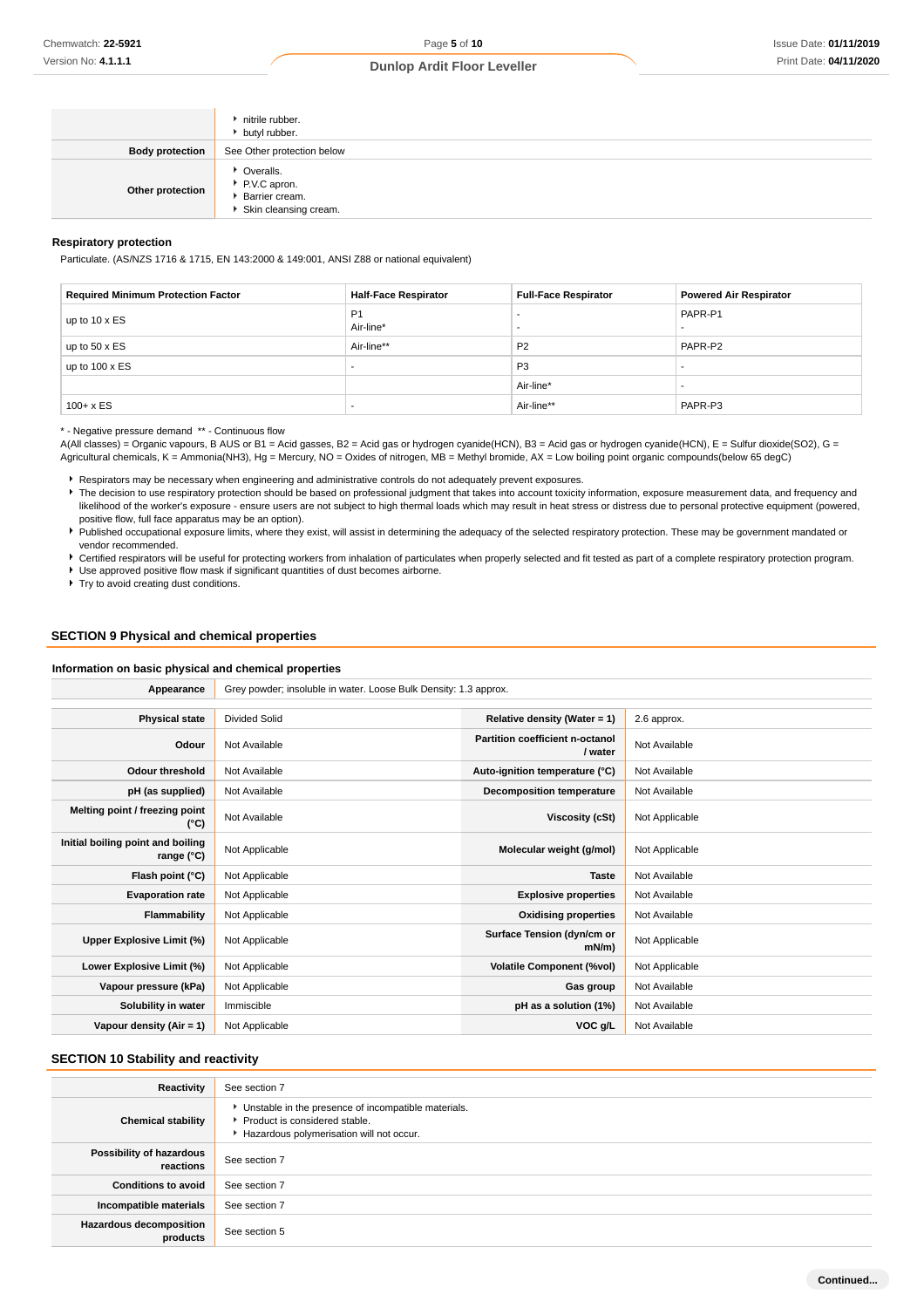# **SECTION 11 Toxicological information**

| Information on toxicological effects |                                                                                                                                                                                                                                                                                                                                                                                                                                                                                                                                                                                                                                                                                                                                                                                                                                                                                                                                                                                                                                                                                                                                                                                                                                                                                                                               |                                                                                                                                                  |
|--------------------------------------|-------------------------------------------------------------------------------------------------------------------------------------------------------------------------------------------------------------------------------------------------------------------------------------------------------------------------------------------------------------------------------------------------------------------------------------------------------------------------------------------------------------------------------------------------------------------------------------------------------------------------------------------------------------------------------------------------------------------------------------------------------------------------------------------------------------------------------------------------------------------------------------------------------------------------------------------------------------------------------------------------------------------------------------------------------------------------------------------------------------------------------------------------------------------------------------------------------------------------------------------------------------------------------------------------------------------------------|--------------------------------------------------------------------------------------------------------------------------------------------------|
| Inhaled                              | The material can cause respiratory irritation in some persons. The body's response to such irritation can cause further lung damage.<br>Inhalation of dusts, generated by the material during the course of normal handling, may be damaging to the health of the individual.<br>Persons with impaired respiratory function, airway diseases and conditions such as emphysema or chronic bronchitis, may incur further disability<br>if excessive concentrations of particulate are inhaled.<br>If prior damage to the circulatory or nervous systems has occurred or if kidney damage has been sustained, proper screenings should be<br>conducted on individuals who may be exposed to further risk if handling and use of the material result<br>in excessive exposures.                                                                                                                                                                                                                                                                                                                                                                                                                                                                                                                                                   |                                                                                                                                                  |
|                                      | Effects on lungs are significantly enhanced in the presence of respirable particles.                                                                                                                                                                                                                                                                                                                                                                                                                                                                                                                                                                                                                                                                                                                                                                                                                                                                                                                                                                                                                                                                                                                                                                                                                                          |                                                                                                                                                  |
| Ingestion                            | Accidental ingestion of the material may be damaging to the health of the individual.                                                                                                                                                                                                                                                                                                                                                                                                                                                                                                                                                                                                                                                                                                                                                                                                                                                                                                                                                                                                                                                                                                                                                                                                                                         |                                                                                                                                                  |
| <b>Skin Contact</b>                  | The material may accentuate any pre-existing dermatitis condition<br>Open cuts, abraded or irritated skin should not be exposed to this material<br>Entry into the blood-stream, through, for example, cuts, abrasions or lesions, may produce systemic injury with harmful effects. Examine the skin<br>prior to the use of the material and ensure that any external damage is suitably protected.<br>The material may cause moderate inflammation of the skin either following direct contact or after a delay of some time. Repeated exposure can<br>cause contact dermatitis which is characterised by redness, swelling and blistering.                                                                                                                                                                                                                                                                                                                                                                                                                                                                                                                                                                                                                                                                                 |                                                                                                                                                  |
| Eye                                  | If applied to the eyes, this material causes severe eye damage.                                                                                                                                                                                                                                                                                                                                                                                                                                                                                                                                                                                                                                                                                                                                                                                                                                                                                                                                                                                                                                                                                                                                                                                                                                                               |                                                                                                                                                  |
| <b>Chronic</b>                       | Long-term exposure to respiratory irritants may result in airways disease, involving difficulty breathing and related whole-body problems.<br>Skin contact with the material is more likely to cause a sensitisation reaction in some persons compared to the general population.<br>Substance accumulation, in the human body, may occur and may cause some concern following repeated or long-term occupational exposure.<br>Cement contact dermatitis (CCD) may occur when contact shows an allergic response, which may progress to sensitisation. Sensitisation is due<br>to soluble chromates (chromate compounds) present in trace amounts in some cements and cement products. Soluble chromates readily<br>penetrate intact skin. Cement dermatitis can be characterised by fissures, eczematous rash, dystrophic nails, and dry skin; acute contact with<br>highly alkaline mixtures may cause localised necrosis.<br>Overexposure to the breathable dust may cause coughing, wheezing, difficulty in breathing and impaired lung function. Chronic symptoms may<br>a condition known as pneumoconiosis, which is the lodgement of any inhaled dusts in the lung, irrespective of the effect. This is particularly true<br>when a significant number of particles less than 0.5 microns (1/50000 inch) are present. | include decreased vital lung capacity and chest infections. Repeated exposures in the workplace to high levels of fine-divided dusts may produce |
|                                      |                                                                                                                                                                                                                                                                                                                                                                                                                                                                                                                                                                                                                                                                                                                                                                                                                                                                                                                                                                                                                                                                                                                                                                                                                                                                                                                               |                                                                                                                                                  |
| <b>Dunlop Ardit Floor Leveller</b>   | <b>TOXICITY</b><br>Not Available                                                                                                                                                                                                                                                                                                                                                                                                                                                                                                                                                                                                                                                                                                                                                                                                                                                                                                                                                                                                                                                                                                                                                                                                                                                                                              | <b>IRRITATION</b><br>Not Available                                                                                                               |
|                                      | <b>TOXICITY</b>                                                                                                                                                                                                                                                                                                                                                                                                                                                                                                                                                                                                                                                                                                                                                                                                                                                                                                                                                                                                                                                                                                                                                                                                                                                                                                               | <b>IRRITATION</b>                                                                                                                                |
|                                      | $0.3$ mg/kg <sup>[2]</sup>                                                                                                                                                                                                                                                                                                                                                                                                                                                                                                                                                                                                                                                                                                                                                                                                                                                                                                                                                                                                                                                                                                                                                                                                                                                                                                    | Not Available                                                                                                                                    |
| graded sand                          | 50 mg/kg $[2]$                                                                                                                                                                                                                                                                                                                                                                                                                                                                                                                                                                                                                                                                                                                                                                                                                                                                                                                                                                                                                                                                                                                                                                                                                                                                                                                |                                                                                                                                                  |
|                                      | Oral (rat) LD50: =500 mg/kg <sup>[2]</sup>                                                                                                                                                                                                                                                                                                                                                                                                                                                                                                                                                                                                                                                                                                                                                                                                                                                                                                                                                                                                                                                                                                                                                                                                                                                                                    |                                                                                                                                                  |
|                                      | <b>TOXICITY</b>                                                                                                                                                                                                                                                                                                                                                                                                                                                                                                                                                                                                                                                                                                                                                                                                                                                                                                                                                                                                                                                                                                                                                                                                                                                                                                               | <b>IRRITATION</b>                                                                                                                                |
| portland cement                      | Not Available                                                                                                                                                                                                                                                                                                                                                                                                                                                                                                                                                                                                                                                                                                                                                                                                                                                                                                                                                                                                                                                                                                                                                                                                                                                                                                                 | Not Available                                                                                                                                    |
|                                      | <b>TOXICITY</b>                                                                                                                                                                                                                                                                                                                                                                                                                                                                                                                                                                                                                                                                                                                                                                                                                                                                                                                                                                                                                                                                                                                                                                                                                                                                                                               | <b>IRRITATION</b>                                                                                                                                |
|                                      | Oral (rat) LD50: 6450 mg/kg[2]                                                                                                                                                                                                                                                                                                                                                                                                                                                                                                                                                                                                                                                                                                                                                                                                                                                                                                                                                                                                                                                                                                                                                                                                                                                                                                | Eye (rabbit): 0.75 mg/24h - SEVERE                                                                                                               |
| calcium carbonate                    |                                                                                                                                                                                                                                                                                                                                                                                                                                                                                                                                                                                                                                                                                                                                                                                                                                                                                                                                                                                                                                                                                                                                                                                                                                                                                                                               | Eye: no adverse effect observed (not irritating)[1]                                                                                              |
|                                      |                                                                                                                                                                                                                                                                                                                                                                                                                                                                                                                                                                                                                                                                                                                                                                                                                                                                                                                                                                                                                                                                                                                                                                                                                                                                                                                               | Skin (rabbit): 500 mg/24h-moderate                                                                                                               |
|                                      |                                                                                                                                                                                                                                                                                                                                                                                                                                                                                                                                                                                                                                                                                                                                                                                                                                                                                                                                                                                                                                                                                                                                                                                                                                                                                                                               | Skin: no adverse effect observed (not irritating)[1]                                                                                             |
|                                      | <b>TOXICITY</b>                                                                                                                                                                                                                                                                                                                                                                                                                                                                                                                                                                                                                                                                                                                                                                                                                                                                                                                                                                                                                                                                                                                                                                                                                                                                                                               | <b>IRRITATION</b>                                                                                                                                |
| calcium aluminate cement             | Not Available                                                                                                                                                                                                                                                                                                                                                                                                                                                                                                                                                                                                                                                                                                                                                                                                                                                                                                                                                                                                                                                                                                                                                                                                                                                                                                                 | Not Available                                                                                                                                    |

| calcium sulfate        | <b>TOXICITY</b>                                                                                                                                                                                                                                                                                                                                                                                                                                                                                                                                             | <b>IRRITATION</b> |  |
|------------------------|-------------------------------------------------------------------------------------------------------------------------------------------------------------------------------------------------------------------------------------------------------------------------------------------------------------------------------------------------------------------------------------------------------------------------------------------------------------------------------------------------------------------------------------------------------------|-------------------|--|
|                        | Oral (mouse) LD50: =4052-4226 mg/kg <sup>[2]</sup>                                                                                                                                                                                                                                                                                                                                                                                                                                                                                                          | Not Available     |  |
|                        | Oral (rat) LD50: >10000 mg/kg <sup>[2]</sup>                                                                                                                                                                                                                                                                                                                                                                                                                                                                                                                |                   |  |
|                        | Oral (rat) LD50: >3000 mg/kg <sup>[2]</sup>                                                                                                                                                                                                                                                                                                                                                                                                                                                                                                                 |                   |  |
|                        | Oral (rat) LD50: >5000 mg/kg <sup>[2]</sup>                                                                                                                                                                                                                                                                                                                                                                                                                                                                                                                 |                   |  |
| Legend:                | 1. Value obtained from Europe ECHA Registered Substances - Acute toxicity 2.* Value obtained from manufacturer's SDS. Unless otherwise<br>specified data extracted from RTECS - Register of Toxic Effect of chemical Substances                                                                                                                                                                                                                                                                                                                             |                   |  |
|                        |                                                                                                                                                                                                                                                                                                                                                                                                                                                                                                                                                             |                   |  |
| <b>PORTLAND CEMENT</b> | The following information refers to contact allergens as a group and may not be specific to this product.<br>Contact allergies quickly manifest themselves as contact eczema, more rarely as urticaria or Quincke's oedema. The pathogenesis of contact<br>eczema involves a cell-mediated (T lymphocytes) immune reaction of the delayed type. Other allergic skin reactions, e.g. contact urticaria,<br>involve antibody-mediated immune reactions. The significance of the contact allergen is not simply determined by its sensitisation potential: the |                   |  |

involve antibody-mediated immune reactions. The significance of the contact allergen is not simply determined by its sensitisation potential: the distribution of the substance and the opportunities for contact with it are equally important. **CALCIUM CARBONATE** No evidence of carcinogenic properties. No evidence of mutagenic or teratogenic effects. The material may produce severe irritation to the eye causing pronounced inflammation. Repeated or prolonged exposure to irritants may produce conjunctivitis.

The material may cause skin irritation after prolonged or repeated exposure and may produce on contact skin redness, swelling, the production of vesicles, scaling and thickening of the skin.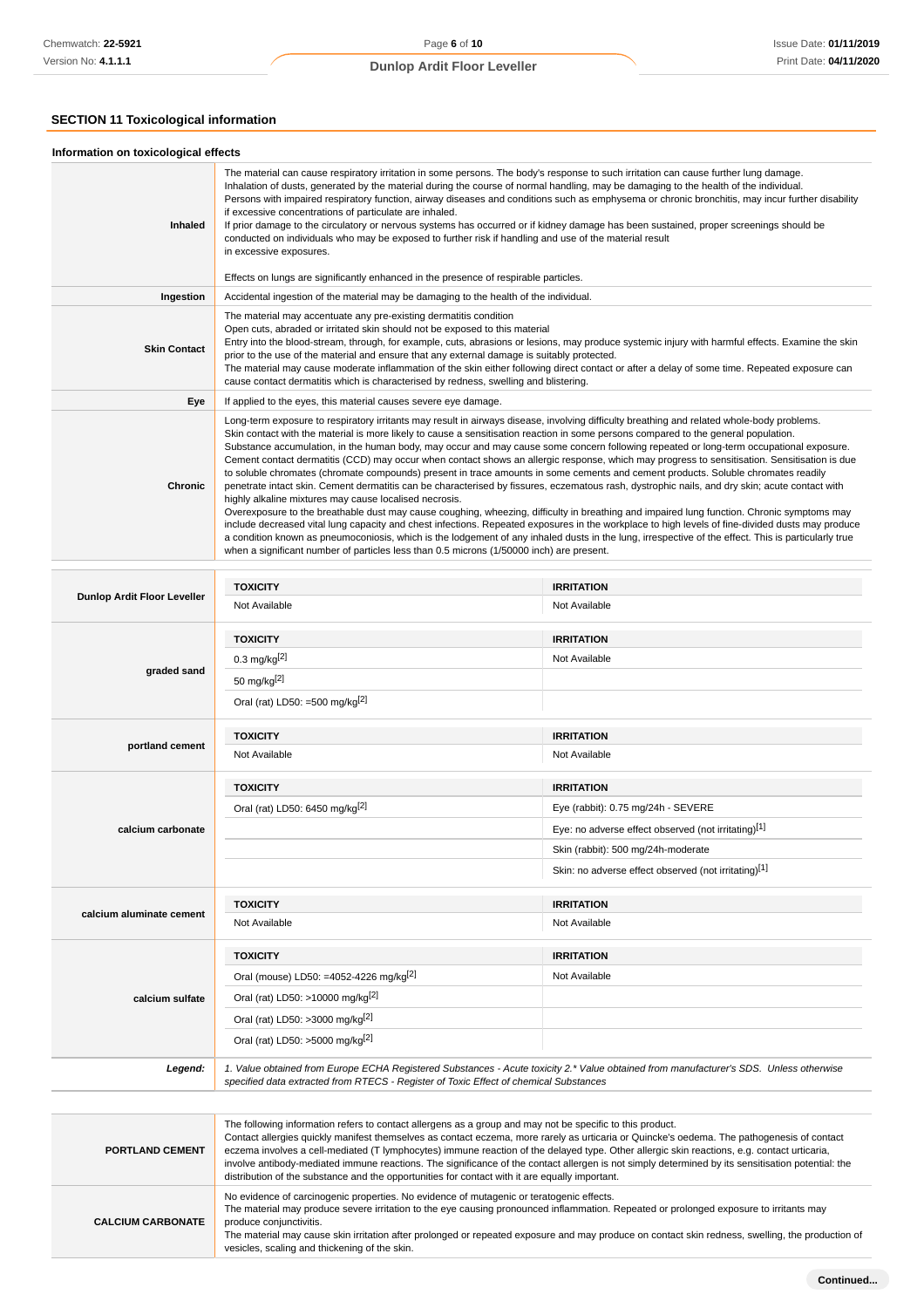| <b>GRADED SAND &amp; PORTLAND</b><br><b>CEMENT &amp; CALCIUM</b><br>No significant acute toxicological data identified in literature search.<br><b>ALUMINATE CEMENT</b><br><b>PORTLAND CEMENT &amp;</b><br>known as reactive airways dysfunction syndrome (RADS) which can occur after exposure to high levels of highly irritating compound. Main<br><b>CALCIUM CARBONATE &amp;</b><br>criteria for diagnosing RADS include the absence of previous airways disease in a non-atopic individual, with sudden onset of persistent<br><b>CALCIUM ALUMINATE</b><br><b>CEMENT &amp; CALCIUM</b><br><b>SULFATE</b><br>lymphocytic inflammation, without eosinophilia.<br>×<br>×<br>Carcinogenicity<br><b>Acute Toxicity</b><br>×<br>✔<br><b>Skin Irritation/Corrosion</b><br>Reproductivity<br>✔<br>✔<br><b>STOT - Single Exposure</b><br><b>Serious Eye Damage/Irritation</b> | <b>CALCIUM SULFATE</b> | Gypsum (calcium sulfate dehydrate) irritates the skin, eye, mucous membranes, and airways. A series of studies involving Gypsum industry<br>workers in Poland reported chronic, non-specific airways diseases.<br>Repeat dose toxicity: Examination of workers at a gypsum manufacturing plant found restrictive defects on long-function tests in those who were<br>chronically exposed to gypsum dust.<br>Synergistic/antagonistic effects: Gypsum appears to be protective on quartz toxicity in animal testing. |  |  |
|---------------------------------------------------------------------------------------------------------------------------------------------------------------------------------------------------------------------------------------------------------------------------------------------------------------------------------------------------------------------------------------------------------------------------------------------------------------------------------------------------------------------------------------------------------------------------------------------------------------------------------------------------------------------------------------------------------------------------------------------------------------------------------------------------------------------------------------------------------------------------|------------------------|---------------------------------------------------------------------------------------------------------------------------------------------------------------------------------------------------------------------------------------------------------------------------------------------------------------------------------------------------------------------------------------------------------------------------------------------------------------------------------------------------------------------|--|--|
|                                                                                                                                                                                                                                                                                                                                                                                                                                                                                                                                                                                                                                                                                                                                                                                                                                                                           |                        |                                                                                                                                                                                                                                                                                                                                                                                                                                                                                                                     |  |  |
|                                                                                                                                                                                                                                                                                                                                                                                                                                                                                                                                                                                                                                                                                                                                                                                                                                                                           |                        | Asthma-like symptoms may continue for months or even years after exposure to the material ends. This may be due to a non-allergic condition<br>asthma-like symptoms within minutes to hours of a documented exposure to the irritant. Other criteria for diagnosis of RADS include a reversible<br>airflow pattern on lung function tests, moderate to severe bronchial hyperreactivity on methacholine challenge testing, and the lack of minimal                                                                  |  |  |
|                                                                                                                                                                                                                                                                                                                                                                                                                                                                                                                                                                                                                                                                                                                                                                                                                                                                           |                        |                                                                                                                                                                                                                                                                                                                                                                                                                                                                                                                     |  |  |
|                                                                                                                                                                                                                                                                                                                                                                                                                                                                                                                                                                                                                                                                                                                                                                                                                                                                           |                        |                                                                                                                                                                                                                                                                                                                                                                                                                                                                                                                     |  |  |
|                                                                                                                                                                                                                                                                                                                                                                                                                                                                                                                                                                                                                                                                                                                                                                                                                                                                           |                        |                                                                                                                                                                                                                                                                                                                                                                                                                                                                                                                     |  |  |
| <b>Respiratory or Skin</b><br>$\checkmark$<br>$\checkmark$<br><b>STOT - Repeated Exposure</b><br>sensitisation                                                                                                                                                                                                                                                                                                                                                                                                                                                                                                                                                                                                                                                                                                                                                            |                        |                                                                                                                                                                                                                                                                                                                                                                                                                                                                                                                     |  |  |
| ×<br>×<br><b>Mutagenicity</b><br><b>Aspiration Hazard</b>                                                                                                                                                                                                                                                                                                                                                                                                                                                                                                                                                                                                                                                                                                                                                                                                                 |                        |                                                                                                                                                                                                                                                                                                                                                                                                                                                                                                                     |  |  |

– Data available to make classification

**SECTION 12 Ecological information**

|                                    | Endpoint         | <b>Test Duration (hr)</b> | <b>Species</b>                                                                                                                                | Value               | <b>Source</b>           |
|------------------------------------|------------------|---------------------------|-----------------------------------------------------------------------------------------------------------------------------------------------|---------------------|-------------------------|
| <b>Dunlop Ardit Floor Leveller</b> | Not<br>Available | Not Available             | Not Available                                                                                                                                 | Not<br>Available    | Not<br>Available        |
|                                    | Endpoint         | <b>Test Duration (hr)</b> | <b>Species</b>                                                                                                                                | Value               | <b>Source</b>           |
| graded sand                        | Not<br>Available | Not Available             | Not Available                                                                                                                                 | Not<br>Available    | Not<br>Available        |
|                                    | Endpoint         | <b>Test Duration (hr)</b> | <b>Species</b>                                                                                                                                | Value               | <b>Source</b>           |
| portland cement                    | Not<br>Available | Not Available             | Not Available                                                                                                                                 | Not<br>Available    | Not<br>Available        |
|                                    | Endpoint         | <b>Test Duration (hr)</b> | <b>Species</b>                                                                                                                                | Value               | Source                  |
|                                    | <b>EC50</b>      | 72                        | Algae or other aquatic plants                                                                                                                 | $>14$ mg/L          | 2                       |
| calcium carbonate                  | EC10             | 72                        | Algae or other aquatic plants                                                                                                                 | $>14$ mg/L          | $\overline{2}$          |
|                                    | <b>NOEC</b>      | 72                        | Algae or other aquatic plants                                                                                                                 | 14 <sub>mg/L</sub>  | $\overline{2}$          |
|                                    | Endpoint         | <b>Test Duration (hr)</b> | <b>Species</b>                                                                                                                                | Value               | Source                  |
|                                    | <b>LC50</b>      | 96                        | Fish                                                                                                                                          | $>100$ mg/L         | $\overline{\mathbf{c}}$ |
| calcium aluminate cement           | <b>EC50</b>      | 48                        | Crustacea                                                                                                                                     | 5.4mg/L             | $\overline{2}$          |
|                                    | EC50             | 72                        | Algae or other aquatic plants                                                                                                                 | 3.6 <sub>mq/L</sub> | 2                       |
|                                    | <b>NOEC</b>      | 72                        | Algae or other aquatic plants                                                                                                                 | $2.6$ mg/L          | $\overline{2}$          |
|                                    | Endpoint         | <b>Test Duration (hr)</b> | <b>Species</b>                                                                                                                                | Value               | <b>Source</b>           |
| calcium sulfate                    | <b>LC50</b>      | 96                        | Fish                                                                                                                                          | >1-970mg/L          | $\overline{2}$          |
|                                    | <b>EC50</b>      | 72                        | Algae or other aquatic plants                                                                                                                 | >79mg/L             | 2                       |
|                                    | EC98             | 720                       | Algae or other aquatic plants                                                                                                                 | =1872.000mg/L       | $\mathbf{1}$            |
|                                    | <b>NOEC</b>      | 24                        | Crustacea                                                                                                                                     | <2500.0mg/L         | $\mathbf{1}$            |
| Legend:                            |                  |                           | Extracted from 1. IUCLID Toxicity Data 2. Europe ECHA Registered Substances - Ecotoxicological Information - Aquatic Toxicity 3. EPIWIN Suite |                     |                         |

**DO NOT** discharge into sewer or waterways.

# **Persistence and degradability**

| Ingredient      | Persistence: Water/Soil | <b>Persistence: Air</b> |
|-----------------|-------------------------|-------------------------|
| calcium sulfate | HIGH                    | <b>HIGH</b>             |

# **Bioaccumulative potential Ingredient Bioaccumulation** calcium sulfate  $\vert$  LOW (LogKOW = -2.2002)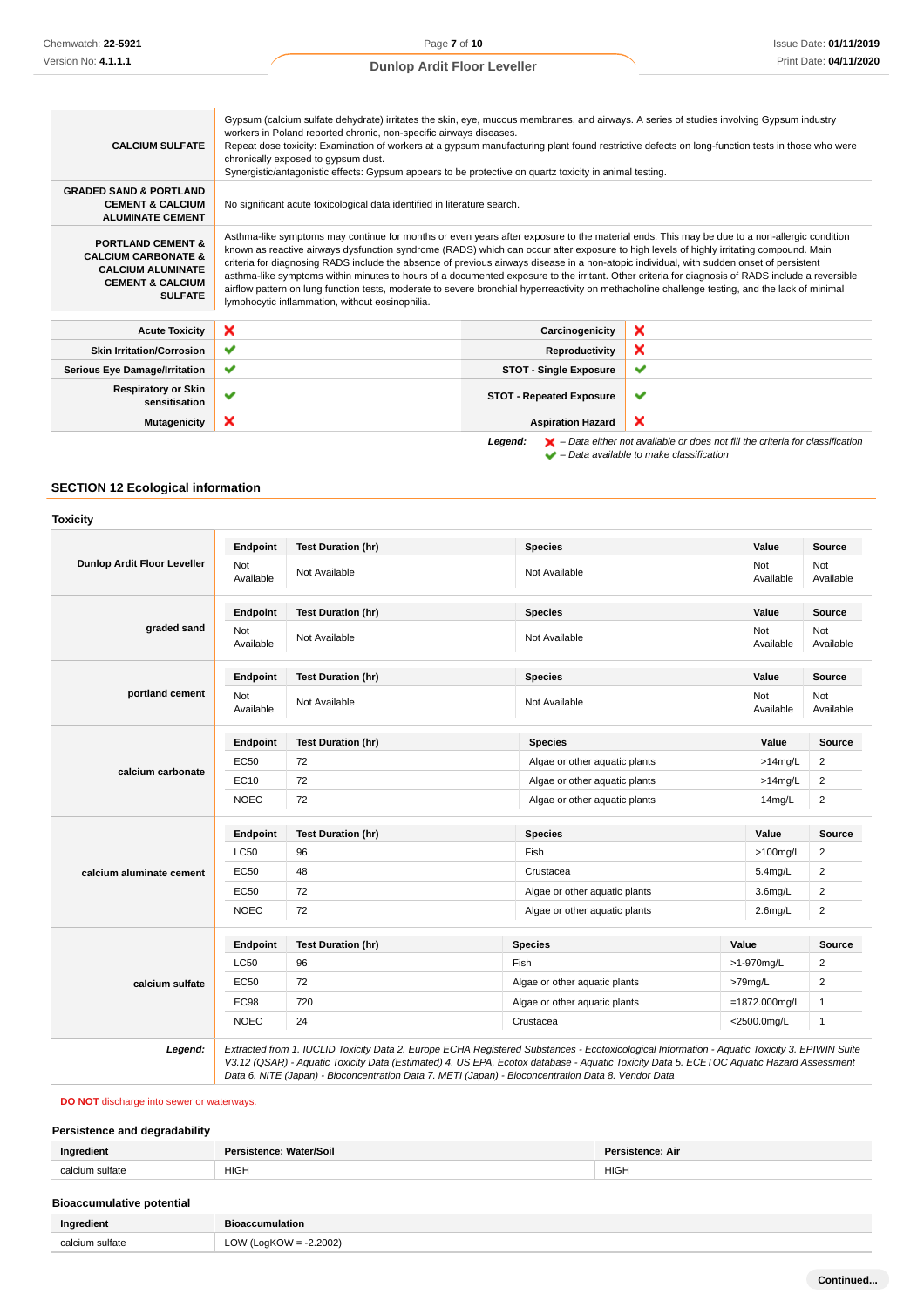## **Mobility in soil**

| Ingredient                | <b>Mobility</b>    |
|---------------------------|--------------------|
| col.<br>$\cdots$ $\cdots$ | 124<br>∽<br>$\sim$ |

### **SECTION 13 Disposal considerations**

| Waste treatment methods      |                                                                                                                                                                                                                                                                                                                                                                                                                                                                                                                                                                                                           |
|------------------------------|-----------------------------------------------------------------------------------------------------------------------------------------------------------------------------------------------------------------------------------------------------------------------------------------------------------------------------------------------------------------------------------------------------------------------------------------------------------------------------------------------------------------------------------------------------------------------------------------------------------|
| Product / Packaging disposal | DO NOT allow wash water from cleaning or process equipment to enter drains.<br>It may be necessary to collect all wash water for treatment before disposal.<br>In all cases disposal to sewer may be subject to local laws and regulations and these should be considered first.<br>Where in doubt contact the responsible authority.<br>▶ Recycle wherever possible or consult manufacturer for recycling options.<br>Consult State Land Waste Management Authority for disposal.<br>Bury residue in an authorised landfill.<br>Recycle containers if possible, or dispose of in an authorised landfill. |

Ensure that the hazardous substance is disposed in accordance with the Hazardous Substances (Disposal) Notice 2017

#### **Disposal Requirements**

Packages that have been in direct contact with the hazardous substance must be only disposed if the hazardous substance was appropriately removed and cleaned out from the package. The package must be disposed according to the manufacturer's directions taking into account the material it is made of. Packages which hazardous content have been appropriately treated and removed may be recycled.

The hazardous substance must only be disposed if it has been treated by a method that changed the characteristics or composition of the substance and it is no longer hazardous.

#### **SECTION 14 Transport information**

| aho                  |                           |
|----------------------|---------------------------|
| <b>Marine Pollut</b> | <b>NO</b>                 |
| 1 C IV               | Applicable<br>N∩t<br>ושצו |

### **Land transport (UN): NOT REGULATED FOR TRANSPORT OF DANGEROUS GOODS**

### **Air transport (ICAO-IATA / DGR): NOT REGULATED FOR TRANSPORT OF DANGEROUS GOODS**

### **Sea transport (IMDG-Code / GGVSee): NOT REGULATED FOR TRANSPORT OF DANGEROUS GOODS**

**Transport in bulk according to Annex II of MARPOL and the IBC code**

# Not Applicable

### **SECTION 15 Regulatory information**

# **Safety, health and environmental regulations / legislation specific for the substance or mixture**

This substance is to be managed using the conditions specified in an applicable Group Standard

| <b>HSR Number</b>                                                                                                    | <b>Group Standard</b>                                                              |                                                                                                                      |  |
|----------------------------------------------------------------------------------------------------------------------|------------------------------------------------------------------------------------|----------------------------------------------------------------------------------------------------------------------|--|
| HSR002670                                                                                                            | Surface Coatings and Colourants (Subsidiary Hazard) Group Standard 2017            |                                                                                                                      |  |
| HSR002544                                                                                                            | Construction Products (Subsidiary Hazard) Group Standard 2017                      |                                                                                                                      |  |
| graded sand is found on the following regulatory lists                                                               |                                                                                    |                                                                                                                      |  |
| Chemical Footprint Project - Chemicals of High Concern List                                                          | International Agency for Research on Cancer (IARC) - Agents Classified by the IARC | New Zealand Hazardous Substances and New Organisms (HSNO) Act - Classification<br>of Chemicals                       |  |
| Monographs                                                                                                           | International Agency for Research on Cancer (IARC) - Agents Classified by the IARC | New Zealand Hazardous Substances and New Organisms (HSNO) Act - Classification<br>of Chemicals - Classification Data |  |
| Monographs - Group 1 : Carcinogenic to humans                                                                        |                                                                                    | New Zealand Inventory of Chemicals (NZIoC)                                                                           |  |
| New Zealand Approved Hazardous Substances with controls                                                              |                                                                                    | New Zealand Workplace Exposure Standards (WES)                                                                       |  |
| portland cement is found on the following regulatory lists                                                           |                                                                                    |                                                                                                                      |  |
| New Zealand Inventory of Chemicals (NZIoC)                                                                           |                                                                                    | New Zealand Workplace Exposure Standards (WES)                                                                       |  |
| calcium carbonate is found on the following regulatory lists                                                         |                                                                                    |                                                                                                                      |  |
| New Zealand Approved Hazardous Substances with controls                                                              |                                                                                    | New Zealand Inventory of Chemicals (NZIoC)                                                                           |  |
| New Zealand Hazardous Substances and New Organisms (HSNO) Act - Classification<br>of Chemicals                       |                                                                                    | New Zealand Workplace Exposure Standards (WES)                                                                       |  |
| New Zealand Hazardous Substances and New Organisms (HSNO) Act - Classification<br>of Chemicals - Classification Data |                                                                                    |                                                                                                                      |  |
| calcium aluminate cement is found on the following regulatory lists                                                  |                                                                                    |                                                                                                                      |  |
| New Zealand Inventory of Chemicals (NZIoC)                                                                           |                                                                                    |                                                                                                                      |  |
| calcium sulfate is found on the following regulatory lists                                                           |                                                                                    |                                                                                                                      |  |
| New Zealand Inventory of Chemicals (NZIoC)                                                                           |                                                                                    | New Zealand Workplace Exposure Standards (WES)                                                                       |  |
|                                                                                                                      |                                                                                    |                                                                                                                      |  |

#### **Hazardous Substance Location**

Subject to the Health and Safety at Work (Hazardous Substances) Regulations 2017.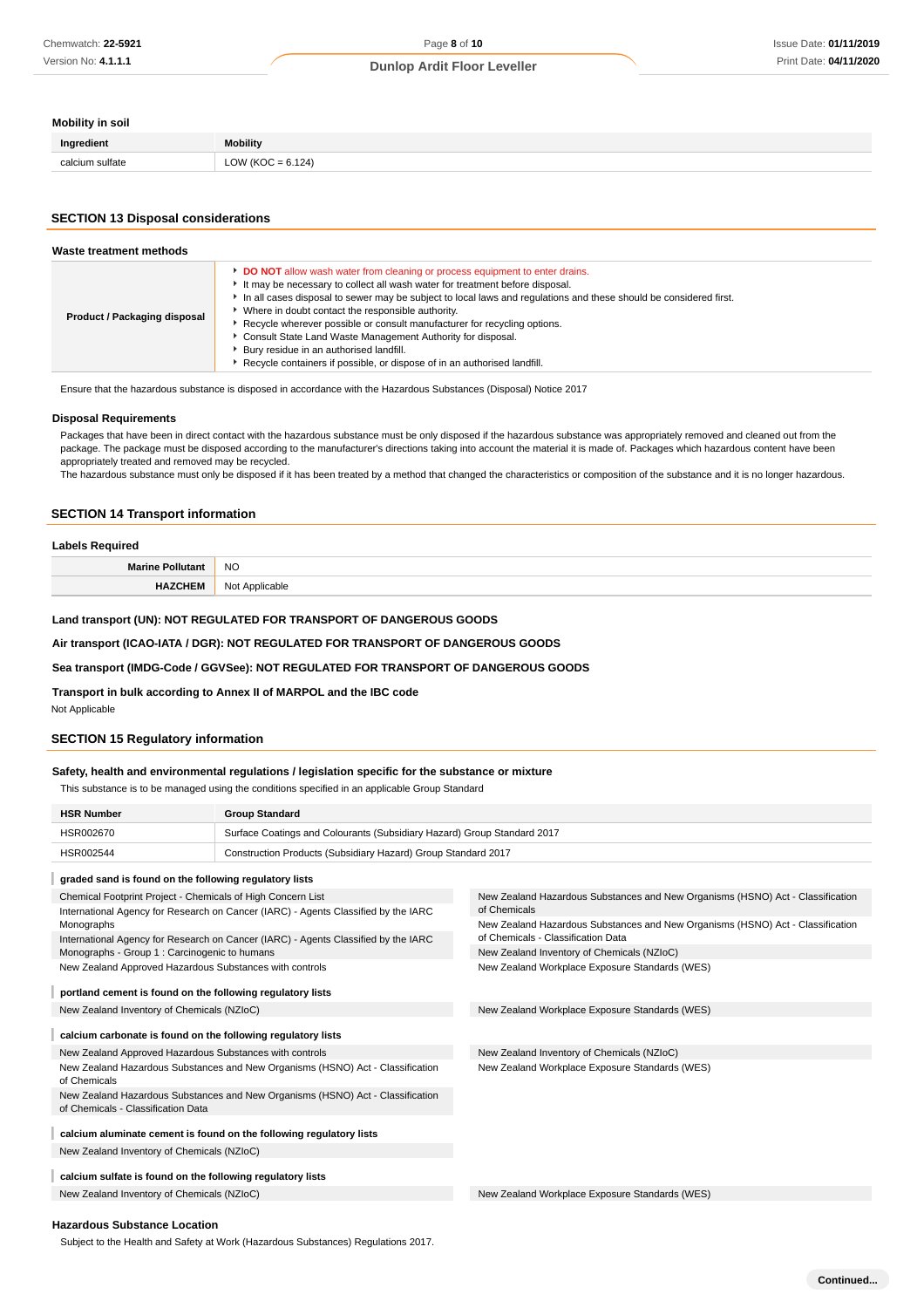| <b>Hazard Class</b> | <b>Quantity (Closed Containers)</b> | <b>Quantity (Open Containers)</b> |
|---------------------|-------------------------------------|-----------------------------------|
| Not Applicable      | Not Applicable                      | Not Applicable                    |

#### **Certified Handler**

Subject to Part 4 of the Health and Safety at Work (Hazardous Substances) Regulations 2017.

| <b>Class of substance</b> | <b>Quantities</b> |
|---------------------------|-------------------|
| Not Applicable            | Not Applicable    |

Refer Group Standards for further information

#### **Tracking Requirements**

Not Applicable

#### **National Inventory Status**

| <b>National Inventory</b>      | <b>Status</b>                                                                                                                                                                                            |
|--------------------------------|----------------------------------------------------------------------------------------------------------------------------------------------------------------------------------------------------------|
| Australia - AIIC               | Yes                                                                                                                                                                                                      |
| Australia - Non-Industrial Use | No (graded sand; portland cement; calcium carbonate; calcium aluminate cement; calcium sulfate)                                                                                                          |
| Canada - DSL                   | Yes                                                                                                                                                                                                      |
| Canada - NDSL                  | No (graded sand; portland cement; calcium aluminate cement; calcium sulfate)                                                                                                                             |
| China - IECSC                  | Yes                                                                                                                                                                                                      |
| Europe - EINEC / ELINCS / NLP  | Yes                                                                                                                                                                                                      |
| Japan - ENCS                   | No (portland cement)                                                                                                                                                                                     |
| Korea - KECI                   | Yes                                                                                                                                                                                                      |
| New Zealand - NZIoC            | Yes                                                                                                                                                                                                      |
| Philippines - PICCS            | No (portland cement; calcium aluminate cement)                                                                                                                                                           |
| <b>USA - TSCA</b>              | Yes                                                                                                                                                                                                      |
| Taiwan - TCSI                  | Yes                                                                                                                                                                                                      |
| Mexico - INSQ                  | No (calcium aluminate cement)                                                                                                                                                                            |
| Vietnam - NCI                  | Yes                                                                                                                                                                                                      |
| Russia - ARIPS                 | No (calcium aluminate cement)                                                                                                                                                                            |
| Legend:                        | Yes = All CAS declared ingredients are on the inventory<br>No = One or more of the CAS listed ingredients are not on the inventory and are not exempt from listing(see specific ingredients in brackets) |

### **SECTION 16 Other information**

| . . | n.<br>- 17<br>.                      |
|-----|--------------------------------------|
|     | 30 <sup>1</sup><br>^^^<br><br>.<br>. |

#### **SDS Version Summary**

| <b>Version</b> | <b>Issue</b><br>Date | <b>Sections Updated</b>                                                                                                                                                                                                                                                                                                                                                                                        |
|----------------|----------------------|----------------------------------------------------------------------------------------------------------------------------------------------------------------------------------------------------------------------------------------------------------------------------------------------------------------------------------------------------------------------------------------------------------------|
| 3.1.1.1        | 11/04/2016           | Acute Health (eye), Acute Health (inhaled), Acute Health (skin), Acute Health (swallowed), Advice to Doctor, Chronic Health,<br>Classification, Disposal, Fire Fighter (fire/explosion hazard), First Aid (skin), First Aid (swallowed), Personal Protection<br>(Respirator), Personal Protection (eye), Personal Protection (hands/feet), Storage (storage incompatibility), Storage (storage<br>requirement) |
| 4.1.1.1        | 01/11/2019           | One-off system update. NOTE: This may or may not change the GHS classification                                                                                                                                                                                                                                                                                                                                 |

#### **Other information**

Classification of the preparation and its individual components has drawn on official and authoritative sources as well as independent review by the Chemwatch Classification committee using available literature references.

The SDS is a Hazard Communication tool and should be used to assist in the Risk Assessment. Many factors determine whether the reported Hazards are Risks in the workplace or other settings. Risks may be determined by reference to Exposures Scenarios. Scale of use, frequency of use and current or available engineering controls must be considered.

### **Definitions and abbreviations**

- PC-TWA: Permissible Concentration-Time Weighted Average PC-STEL: Permissible Concentration-Short Term Exposure Limit IARC: International Agency for Research on Cancer ACGIH: American Conference of Governmental Industrial Hygienists STEL: Short Term Exposure Limit TEEL: Temporary Emergency Exposure Limit。 IDLH: Immediately Dangerous to Life or Health Concentrations OSF: Odour Safety Factor NOAEL :No Observed Adverse Effect Level LOAEL: Lowest Observed Adverse Effect Level TLV: Threshold Limit Value LOD: Limit Of Detection OTV: Odour Threshold Value BCF: BioConcentration Factors
- BEI: Biological Exposure Index